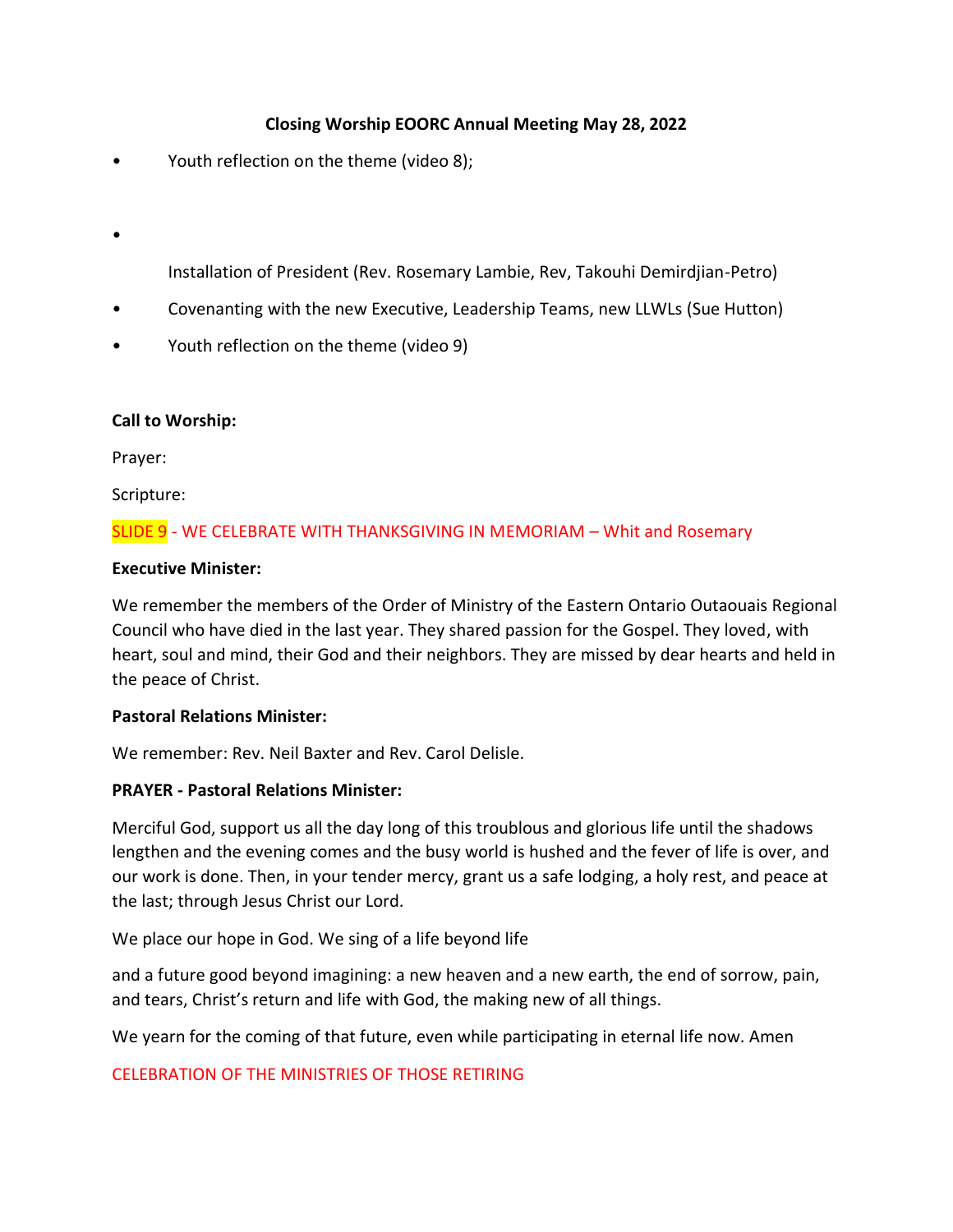### **Executive Minister:**

Long before we came to this moment, God has been at work and play, moving through the life of The United Church of Canada and through the lives of our retirees.

Through the movement of God's Spirit, each of our retirees have walked paths that have brought them to this time in their live, and on this day - a moment where we have come together to celebrate Christ's ministry in and through them.

With stories that are different and stories that are similar, all of them are, faithful to God's call. Some think they are nearing the end of a long path while opening another, some feel they are just beginning. God's Spirit is active in each of them. Join us in a celebration of their ministries.

## **President of the Regional Council:**

God is glorified by the faithful lives of God's people.

The Church of Jesus Christ is equipped for its ministry by the faithful service of its leaders. Today, the Eastern Ontario Outaouais Regional Council recognizes, with gratitude, those persons who are retiring from active ministry this year.

All: We give thanks for their service among us, and pray that God's spirit will continue to guide and sustain them.

#### **Pastoral Relations Minister:**

Here is the name of our Minister who is retiring: Rev. Wendy MacLean.

#### **PRAYER - Pastoral Relations Minister:**

Creator God, Holy One, God of Covenant Love,

We offer you praise and thanksgiving for remembered times when we have shared the life of faith.

We thank you for moments we have shared with these your ministers in Worship, in learning, in laughter, in tears, in prayer and in service. We pray that they will know with a sure and certain hope the sustenance of your continuing guidance as they move into retirement. And we pray, bless us all in the insights we have received and the relationships we have built.

May we always follow your hope for us and for a world in which your vision will prevail. In the strong name of Jesus we pray. Amen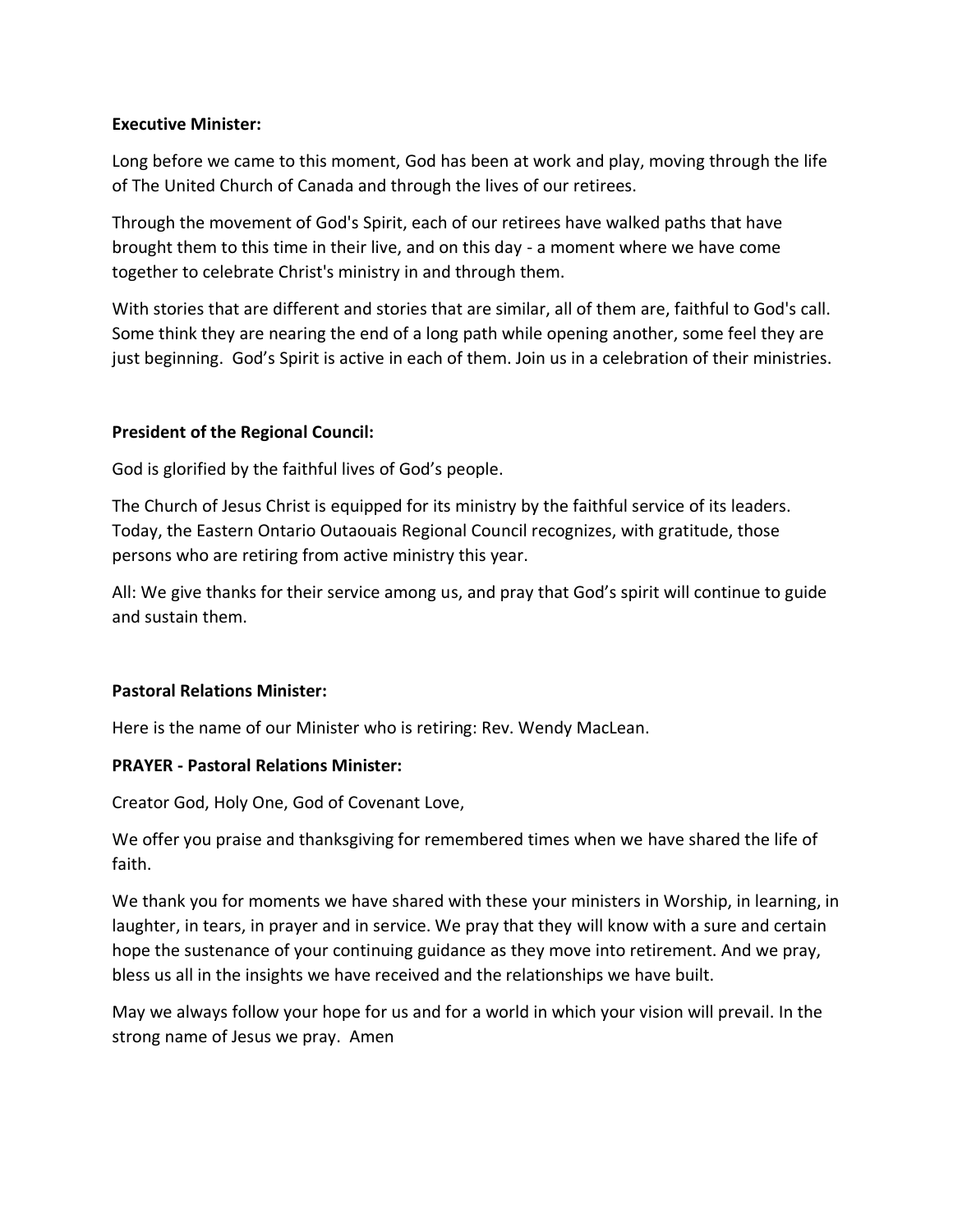I have included the information here below that was taken from the **report book (2022).** Not sure how you wanted to present it (i.e. make slides with name and photos, or simply **refer folks to the report book page numbers:**

| Milestones / Anniversaries     |                         |    |   |
|--------------------------------|-------------------------|----|---|
| Retiree                        | Rev. Wendy Jean MacLean |    | 8 |
| Memorials                      |                         |    |   |
| <b>Rev. Carol Delisle</b><br>q |                         |    |   |
| Rev. Neil Baxtor               |                         | 10 |   |

Slide 12-15 Covenanting with new staff Peter Bartlett (Kristy Drost not available)

## Slide 16 Licensing of new LLWL

CELEBRATING WITH THANKSGIVING - THE LICENSED LAY WORSHIP LEADERS / CÉLÉBRER AVEC REMERCIEMENT - DU PERSONNEL CÉLÉBRANT LAÏQUE AGRÉÉ

PASTORAL RELATIONS MINISTER – Rev. Whitman Strong

Lay ministry has been a priority of The United Church of Canada. Over the years, many people have participated in the training programs that the church has offered and have enriched the church's on-going ministry in their communities. Today, some of them will reaffirm their willingness to be in an accountable relationship under supervision, with the Eastern Ontario Outaouais Regional Council as they continue their ministries.

Lynn McCaw Ruth Pentinga Laura Webb

QUESTIONS AND PROMISES / QUESTIONS ET ENGAGEMENTS

These church members come now to re-affirm their commitment to lay ministry within the Regional Council and Communities of Faith. In order that we may renew our covenant with them, we ask them the following questions:

Do you believe that in offering yourself as a licensed lay worship leader, you are responding to the will and call of God?

Response / Réponse: **Yes, I do. / Oui, je le crois.**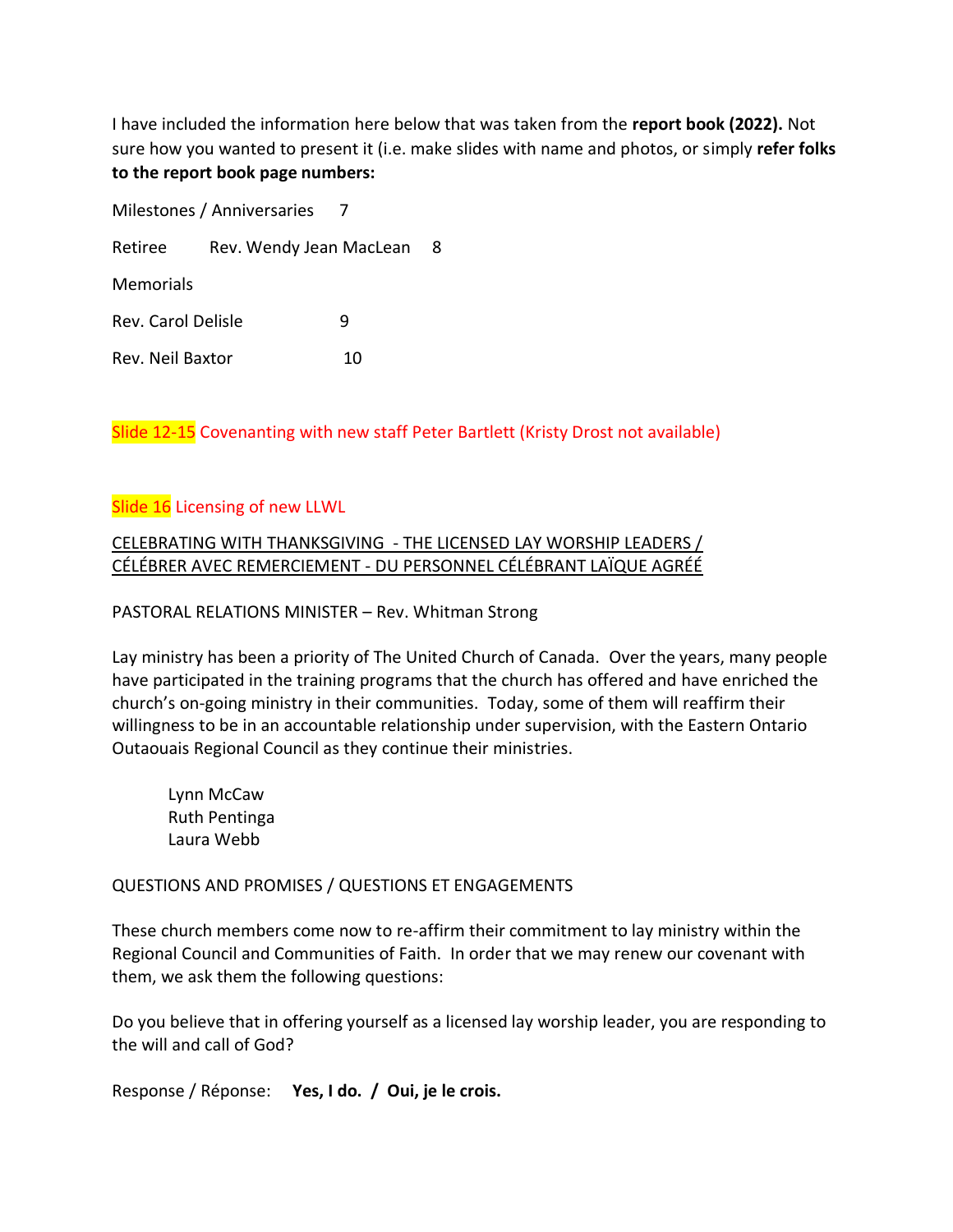Do you promise to keep your commitment of continuing your ministry, of continuing your study, and of supporting the work of lay ministry in your Community of Faith and the Regional Council?

## Response / Réponse: **Yes, I do. / Oui, je m'y engage.**

Do you accept the oversight of the Eastern Ontario Outaouais Regional Council and promise to share in the work of our Regional Council as it responds to the needs of others?

## Response / Réponse: **Yes, I do. / Oui, je l'accepte et je m'y engage.**

To all: Do you, the members of the Eastern Ontario Outaouais Regional Council offer your continued support of the ministries of these members?

#### Response / Réponse: **Yes, we do. / Oui, nous le ferons.**

In the name of Jesus Christ our Lord and by the authority of the Eastern Ontario Outaouais Regional Council, I recognize your commitment as Licensed Lay Worship Leaders in this Regional Council.

Au nom de Jésus Christ notre Seigneur et par l'autorité du Conseil régional de l'Est de l'Ontario et de l'Outaouais, je reconnais votre engagement en tant personnel célébrant laïque agréé de ce conseil régional.

PRAYER OF THANKSGIVING / PRIÈRE D'ACTION DE GRÂCE – Rev. Whitman Strong

Let us pray: Gracious God, you have called us to share in Christ's ministry. Pour out your Holy Spirit upon us as we commit ourselves to work together in Christ's name. **Amen.**

# **Installation of Incoming-President/** *Installation du Présidente*

#### **Page 18**

#### **Executive Minister /** *Ministre exécutive:*

We present to you, Susan Hutton whom this Regional Council has elected to preside over its life and work until such time as her successor comes to office, that she may be installed in the office of president.

#### **Past-President /** *Présidente-ancienne***:**

Susan you are here at the call of the Eastern Ontario Outaouais Regional Council of The United Church of Canada. Are you ready to answer this call?

**Incoming-President /** *Nouveau Présidente***:** I am ready and willing.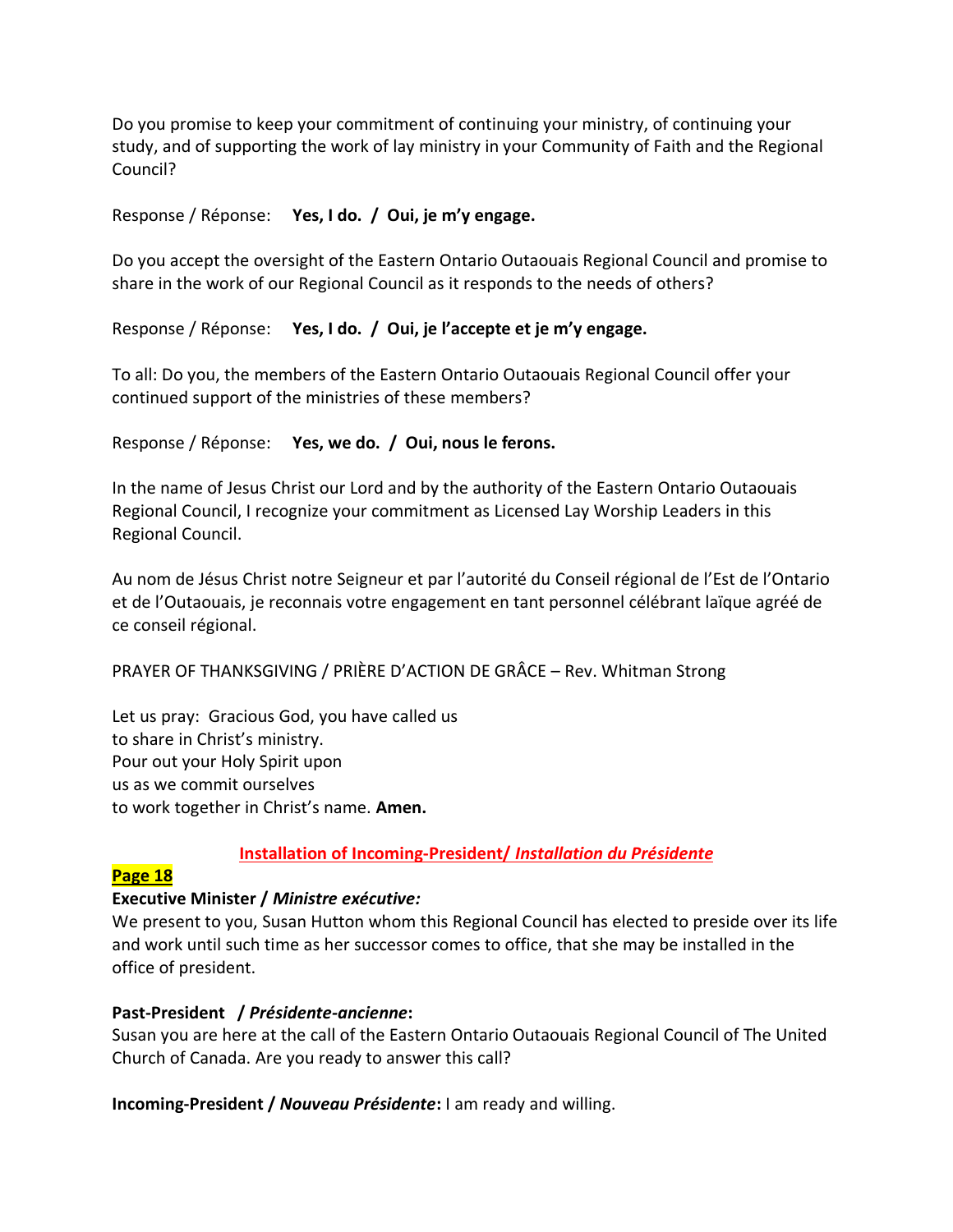## **Past-President /** *Présidente-ancienne***:**

Dear Friends in Christ, do you believe that Susan, by the grace of God, is worthy to be installed as our President?

## **All: We believe she is worthy. Glory be to God.**

## **Past-President /** *Présidente-ancienne***:**

May the God who has given us the will to do these things give us the power and grace to perform them.

#### **All: Amen**

# **Promise of the Eastern Ontario Outaouais Regional Council /**  *L'engagement du Conseil régional*

(To the members of the Regional Council / Aux membres du Conseil régional )

## **Past-President /** *Présidente-ancienne***:**

Will you, the members of the Eastern Ontario Outaouais Regional Council, support and encourage Susan with your prayer and work?

#### **Members: We will.**

# **Past-President /** *Présidente-ancienne***:**

Let us pray… Gracious God, Whose spirit has ever blessed the church, With varieties of gifts for the work of ministry, We thank you that you have blessed us With gifts that enrich our life together And strengthen our witness and service in the world. Especially we thank you for the particular gifts that your servant, Bronwen, brings to the office of President of the Regional Council. By your grace, enable her to exercise this ministry with wisdom and humour, courage and

compassion, to the glory of your name; through Jesus Christ, our Saviour.

# **Laying on of Hands /** *Imposition des mains*

(Together with those appointed, lay on hands and pray

# **Past-President /** *Présidente-ancienne***:**

Send, O God, your Holy Spirit upon your servant, Susan, that she may minister faithfully in the office of Incoming-President of the Eastern Ontario Outaouais Regional Council.

#### **All: Amen**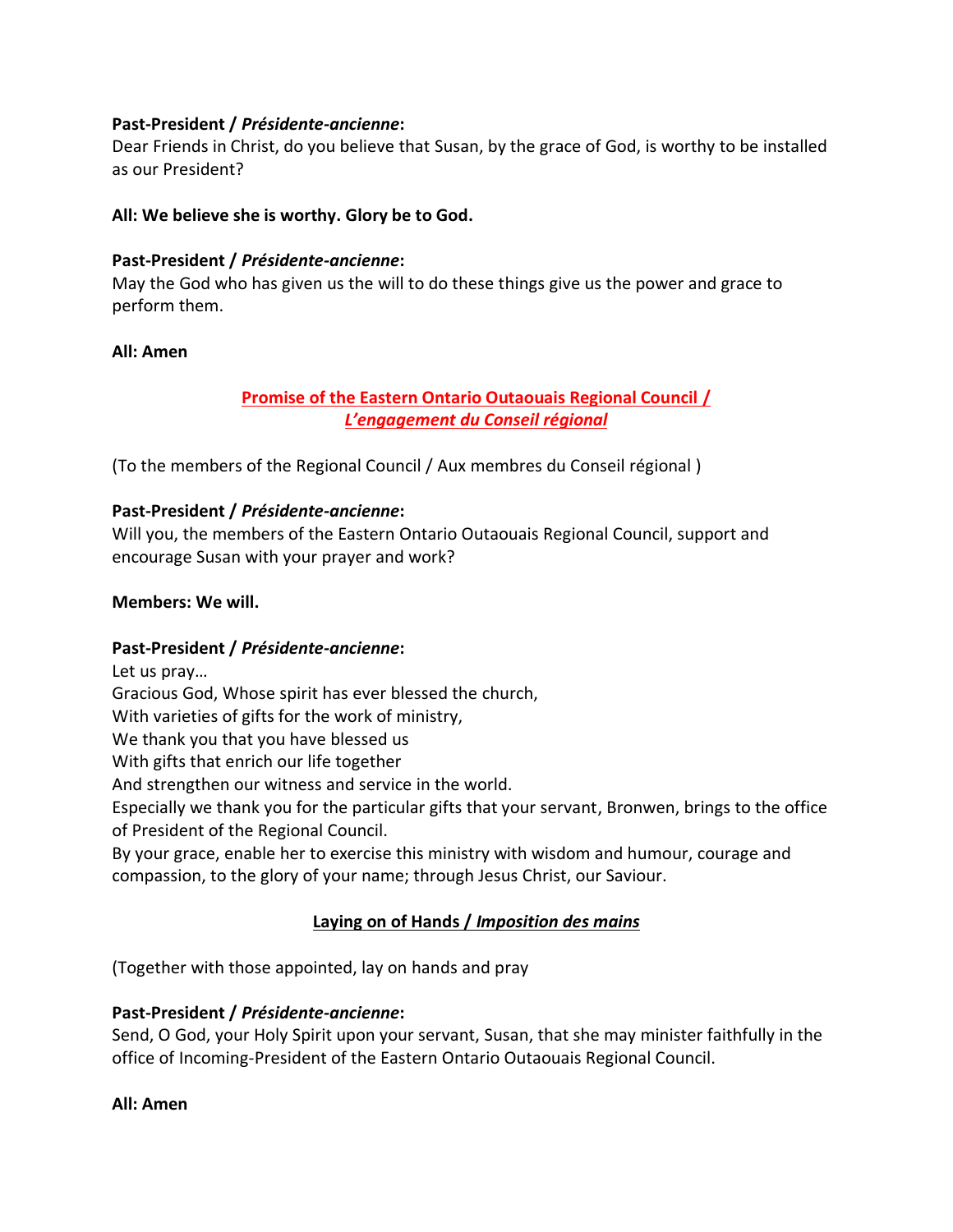# **Presentation of Symbols /** *Présentation des symbols*

#### **Past-President /** *Présidente-ancienne***:**

Receive this stole. Exercise your ministry as Incoming-President of the Eastern Ontario Outaouais Regional Council of The United Church of Canada.

#### **Executive Minister/** *Ministre exécutive***:**

Receive this gavel. Guide us with a firm but gentle hand.

#### **Pastoral Relations Ministers /** *Responsible des relations pastorales***:**

Receive this Talking Stick. Encourage us to speak and listening respectfully.

# **Program Assistant to the Executive Minister /** *Adjoint de programme à la ministre exécutive***:**

Receive this Manual. Know the wisdom and foundations of our past will guide you**.**

#### **Past-President/** *Présidente-ancienne***:**

May the God who has given us the will to do these things give us the power and grace to perform them.

**People: Amen**

#### **Greet your new President!/** *Accueillez votre nouveau Présidente!*

#### **SUNG ACCLAMATION** ♪ **Halle, Halle (VU 958)** *CHANT D'ACCLAMATION* ♪ *Halle,* **Halle** (VU 958)

Halle, halle, hallelujah! Halle, halle, hallelujah! Halle, halle, hallelujah! Hallelujah, hallelujah!

## **New President addresses the Regional Council / Le nouveau Présidente s'adresse au Conseil régional**

**President /***Présidente***:** …

**Slide 29 Covenanting with Regional Council Executive/** *Alliance avec l'exécutif du conseil régional*

#### **President /***Présidente***:**

Friends, do you believe you are called to exercise your spiritual gifts, to serve this Regional Council, and The United Church of Canada, as a member of the Eastern Ontario Outaouais Regional Council Executive?

#### **Executive Members: We do**